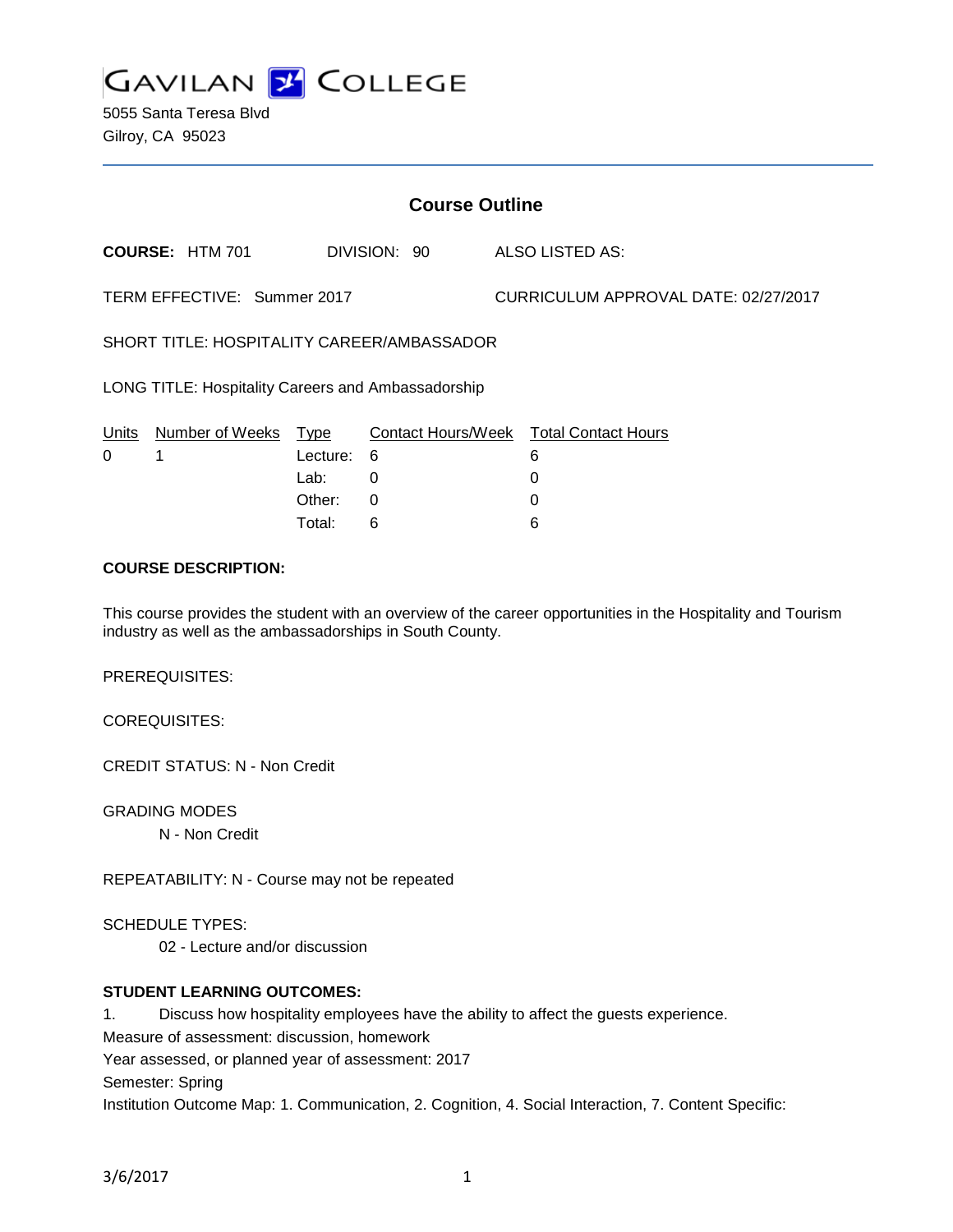2. Present career and hospitality opportunities available in south Santa Clara and San Benito Counties.

Measure of assessment: exam, discussion Year assessed, or planned year of assessment: 2017 Semester: Spring Institution Outcome Map: 1. Communication, 2. Cognition, 7. Content Specific

# **CONTENT, STUDENT PERFORMANCE OBJECTIVES, OUT-OF-CLASS ASSIGNMENTS**

Curriculum Approval Date: 02/27/2017

2 Hours:

Content: An overview of and interrelated nature of the hospitality and tourism industry. Examples of its diversity, dynamics and delivery of services. The scope of the hospitality and tourism industries.

Student Performance Objectives: Name a few of the various sectors of the hospitality and tourism industry. Explain what is meant by delivery of service.

2 Hours:

Content: Careers: Lodging, Travel, Tourism, Theme Parks and Attractions, Recreation and Special Events, Restaurants and Food Service and Assembly Management. Career Ladders: Lodging Management Career Ladder, Lodging Food and Beverage Career Ladder, Lodging Rooms Division Career Ladder and Restaurant Management Career Ladder. Hospitality and Tourism Salaries.

Student Performance Objectives: List a variety of career options in the hospitality and tourism industry. Describe an entry level position for various career ladders and positions that are possible as one moves up those career ladders. Identify salaries for various positions.

2 Hours:

Content: Ambassadorships in South Santa Clara and San Benito Counties. Information on local/regional knowledge, history, and events of the area. Social responsibility - respect for the land, farm to table, labor awareness, and local agricultural impact.

## **METHODS OF INSTRUCTION:**

lecture, discussion, guest speakers

## **METHODS OF EVALUATION:**

Objective examinations Percent of total grade: 20.00 % multiple choice, true/false, matching, personal/professional development assessment Writing assignments Percent of total grade: 30.00 % written homework Other methods of evaluation Percent of total grade: 50.00 % class participation

## **OUT OF CLASS ASSIGNMENTS:**

Required Outside Hours: 4

Assignment Description: Read instructor provided handouts and answer the questions: What picture comes to mind when you think about a career in hospitality and tourism? What are your professional goals? Be prepared to discuss your answers with the class.

Required Outside Hours: 4

Assignment Description: Read instructor provided handouts and answer the questions: Where are you going? Think about your future career. Where do you want to be in one, five or ten years? Be prepared to discuss with the class.

Required Outside Hours: 4